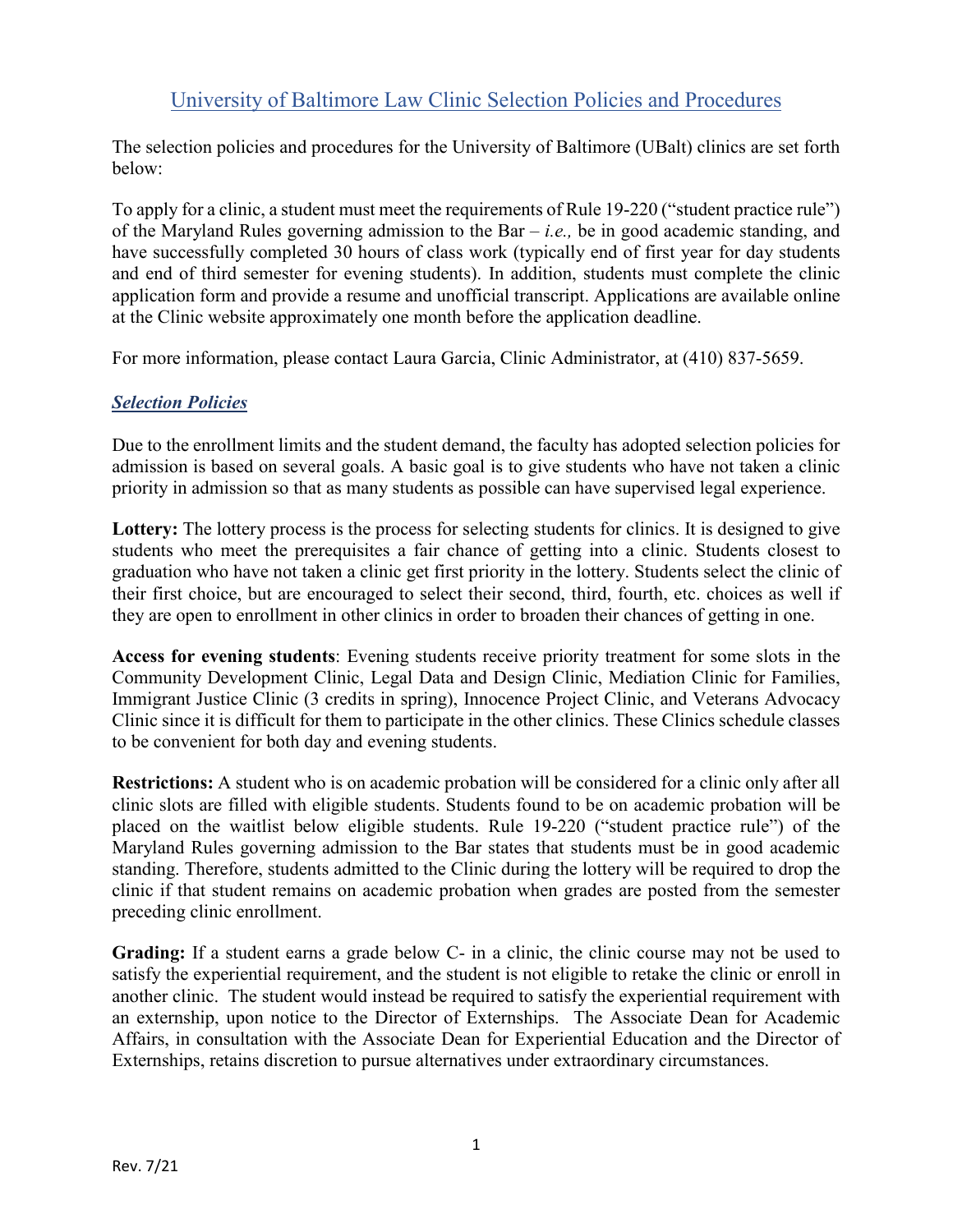#### *Selection Procedures*

After the application deadline has passed, the Clinic Administrator, or her designee, conducts the lottery selection process. Students must first be certified to participate in the clinic. The administrator certifies that students are in good academic standing and have successfully completed 30 hours of coursework. The next step is to identify priority applications.

- **1. Priority:** Priority is given to students who:
	- (a) turn in their application on time;
	- (b) have not taken a clinic before; and
	- (c) are closest to graduation.

From all the students certified, the administrator separates timely applications from late ones. From the applications submitted on time, she removes the applications of students who have previously taken a clinic. Applications of students who have not participated in a clinic are put in order of graduation (May '22 graduates have first preference, Dec. '22 graduates next, May '23 graduates next, and so on).

**2. Conducting the Lottery:** Taking the priority applications closest to graduation, the next steps are to:

**a. Sorting by Clinic of First Choice:** The Clinic Administrator sorts applications according to the clinic the students have listed as their first choice. This yields a stack of applications, which list that clinic as a first choice.

**b. Making Sure Students Have Met the Prerequisites**: Each application in the clinic's pile of first choices is checked to see if the student has satisfied the clinic prerequisites. If a student does not meet the prerequisites for their first choice, but does meet the requirements for his/her second choice, the application will be put in the second choice drawing pile and it will be considered for drawings for that clinic or the third choice clinic if the prerequisites are met.

**c. Selecting Students**: At this point, the administrator counts the number of applications for that clinic's first choices. If there are more applications than enrollment spaces, all the applications are blindly picked until all the spaces are filled. The administrator continues to pick the applications and place the names on a wait list until all the applications have been picked. If a student is put on the wait list, his/her application then goes into the second choice drawing pile and set aside. The administrator then goes on to the next clinic's first choice pile.

After the above process has been conducted for every clinic's first choice applications, the administrator repeats steps (a), (b) and (c) for each clinic's second choice ones. After every clinic's second choice applications have been selected, the administrator then does the same for each clinic's third choice applications.

**d. Next Graduation Class**: The administrator then starts the whole process over with the next graduation class. The process indicated in (a) through (c) is conducted. The administrator then goes on to the next graduating class, and so on until all graduating classes have gone through the lottery.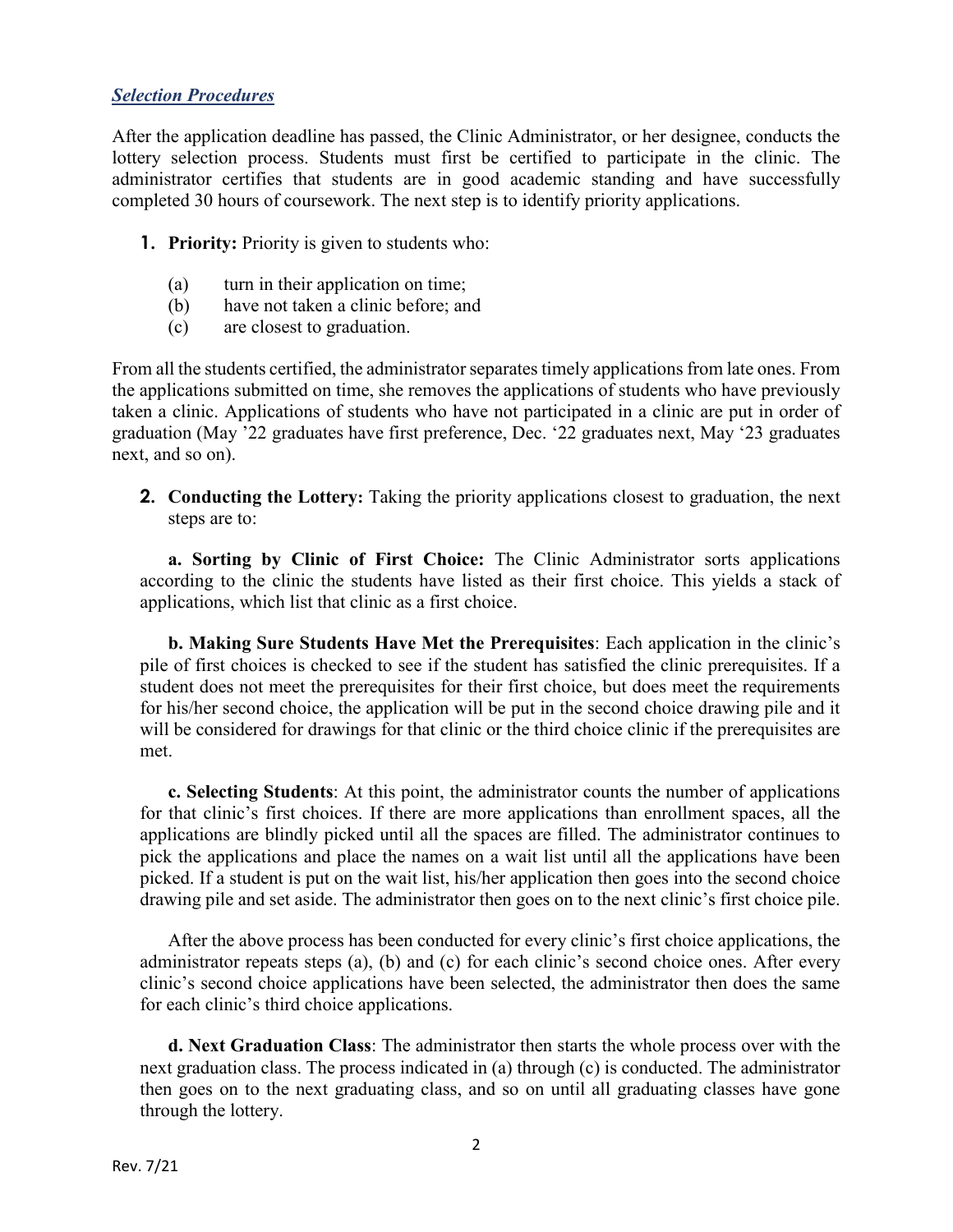**e. Late Applications** (if received before the lottery occurs): If clinic slots still remain, the administrator considers late applications according to (a) through (c) above.

**f. Students Who Have Taken A Clinic**: After all students who have not taken a clinic have gone through the selection process, the administrator then considers students who have previously taken a clinic. The lottery is conducted according to (a) through (c) above.

**g. Visiting Students**: If clinic slots still remain, the administrator considers applications by students visiting from another law school.

**h. Faculty approval**. After the lottery is complete, registration in the clinic is contingent upon approval by the director of the clinic, and registration may be denied in the event of exceptional circumstances, such as a student who demonstrates a risk of inability to meet ethical or professional standards or other clinic obligations. Each student must meet with the specific clinic's faculty for which the student was selected in order to discuss and confirm ability to meet clinic responsibilities, including time commitments, before they are permitted to enroll.

#### *Selection Procedure for Clinic II (advanced) courses*

A few students may be permitted to continue their clinic work after their first semester of clinic in the Clinic II course. Permission to enroll in Clinic II is granted by the faculty and is based on a variety of factors such as the student's performance in clinic, faculty's need for Clinic II students, and faculty's capacity to supervise Clinic II students. If a student is interested in continuing in a Clinic II course, the student should discuss the matter with the clinic's faculty.

## *Clinic Attendance Policy*

Attendance at clinic seminars, case rounds, supervision/team meetings, client meetings, and appearances before adjudicative and legislative bodies is a primary obligation of clinical students whose right to continued enrollment in a clinic is conditioned upon a record of attendance satisfactory to the professor. A student whose unexcused absences exceed a combination of three required clinic obligations or whose total absences, excused and unexcused, exceed five clinic obligations may be compelled to withdraw from the course. A student who is compelled to withdraw shall receive a FA in the course, unless in the professional opinion of the faculty member, it is deemed that the student should receive a WA. A student, who is compelled to withdraw in the second semester of a year-long clinic, shall receive a grade for the first semester of the course, along with the number of credits awarded for that semester, and a WF for the second semester of the course.

## *Individual Clinic Policies*

Each clinic has its own internal policies that are shared with students, usually in the clinic manual for the specific clinic. Students are responsible for complying with the individual policies of each clinic.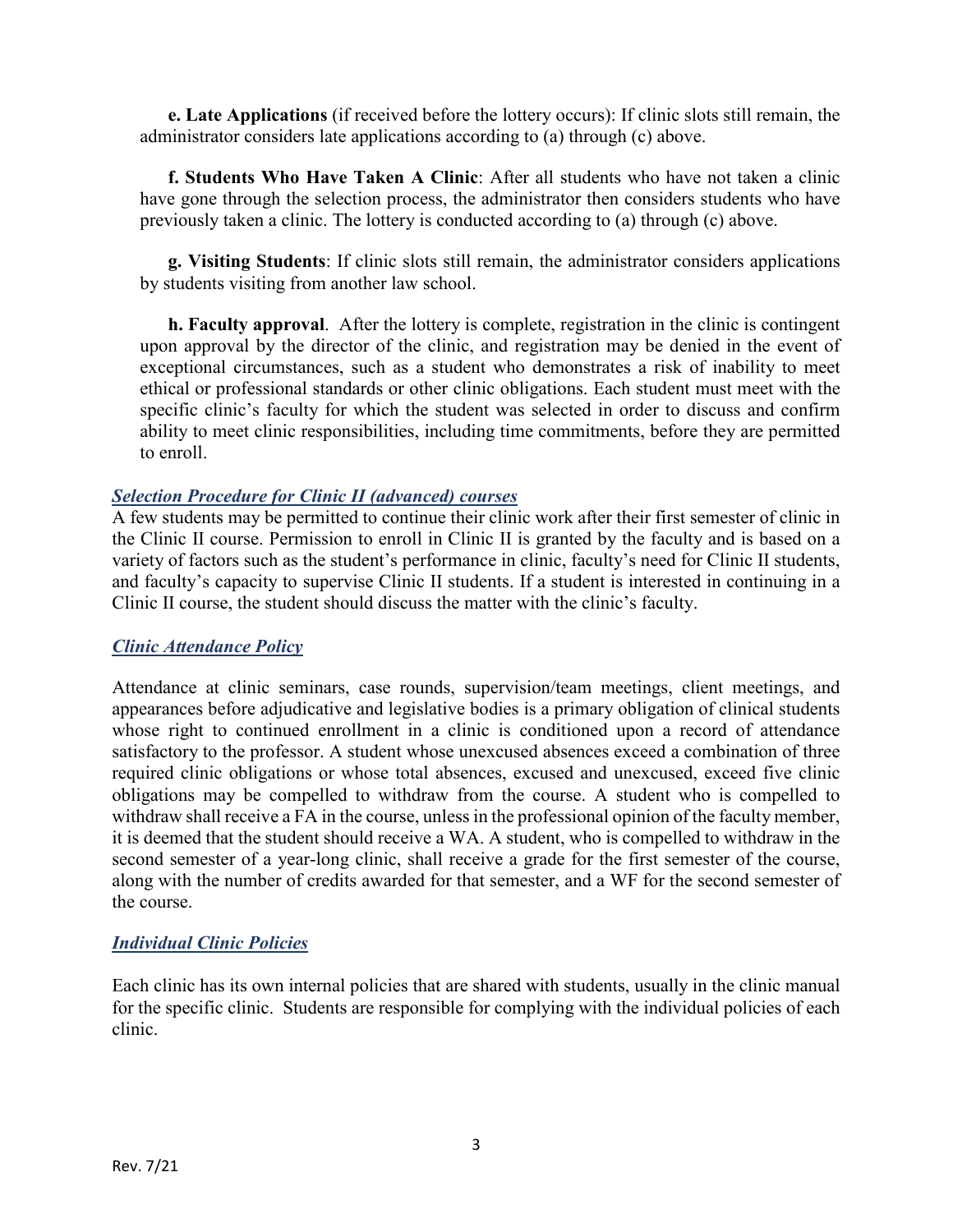# *Clinical Legal Writing Program*

A vital and dynamic part of the University of Baltimore School of Law's clinical program is the Clinical Legal Writing Program. This unique initiative directed by Professor Ashley Young integrates the teaching of writing into the clinical program.

Students may participate in interactive seminars about legal-writing topics, such as letter writing and pleading and discovery drafting. Prof. Young also works one on one with students on specific pieces of writing that they are preparing for their cases.

#### Contact Information

### **Associate Dean for Experiential Education: Margaret E. Johnson 410-837-5779 Clinic Administrator: Laura Garcia 410-837-5659**

| <b>Clinic</b>                                                          | Contact                                                                                                                  | Phone Number                         |
|------------------------------------------------------------------------|--------------------------------------------------------------------------------------------------------------------------|--------------------------------------|
| <b>Saul Ewing Civil</b><br><b>Advocacy Clinic</b>                      | Professors Michele Gilman, Daniel Hatcher and<br>Emily Poor (Spring '22)                                                 | $(410)$ 837-5706                     |
|                                                                        | Admin Assistant: Roz Williams                                                                                            | $(410)$ 837-5705                     |
| <b>Community Development</b><br><b>Clinic</b>                          | Professors Jaime Lee, Diane Glauber and Veryl<br>Pow                                                                     | $(410)$ 837-5706                     |
|                                                                        | Admin Assistant: Terry Berk                                                                                              | $(410)$ 837-6798                     |
| <b>Criminal Practice Clinic</b>                                        | Professor Dan Shemer                                                                                                     | $(410)$ 561-3665                     |
| <b>Bronfein Family Law</b><br><b>Clinic</b>                            | Professors Margaret Johnson, Jessica Den<br>Houter (Spring '22) and Emily Poor (Fall '21)<br>Admin Assistant: Terry Berk | $(410)$ 837-5706                     |
| <b>Immigrant Rights Clinic</b><br>& Immigrant Justice<br><b>Clinic</b> | Professors Elizabeth Keyes and Jacqueline<br><b>Bradley Chacon</b><br>Admin Assistant: Terry Berk                        | $(410)$ 837-5706                     |
| <b>Innocence Project Clinic</b>                                        | Professors Erica J. Suter and Sarah Gottlieb<br>Admin Assistant: Jaquetta Oram                                           | $(410)$ 837-5706<br>$(410)$ 837-6798 |
| <b>Legal Data and Design</b><br><b>Clinic</b>                          | Professors Colin Starger and Alexandra Smith                                                                             | $(410)$ 837-4689                     |
| <b>Low-Income Taxpayer</b><br><b>Clinic</b>                            | Professors Melinda Dunmire and Sakinah<br>Tillman<br>Admin Assistant: Jaquetta Oram                                      | $(410)$ 837-5706<br>$(410)$ 837-6798 |